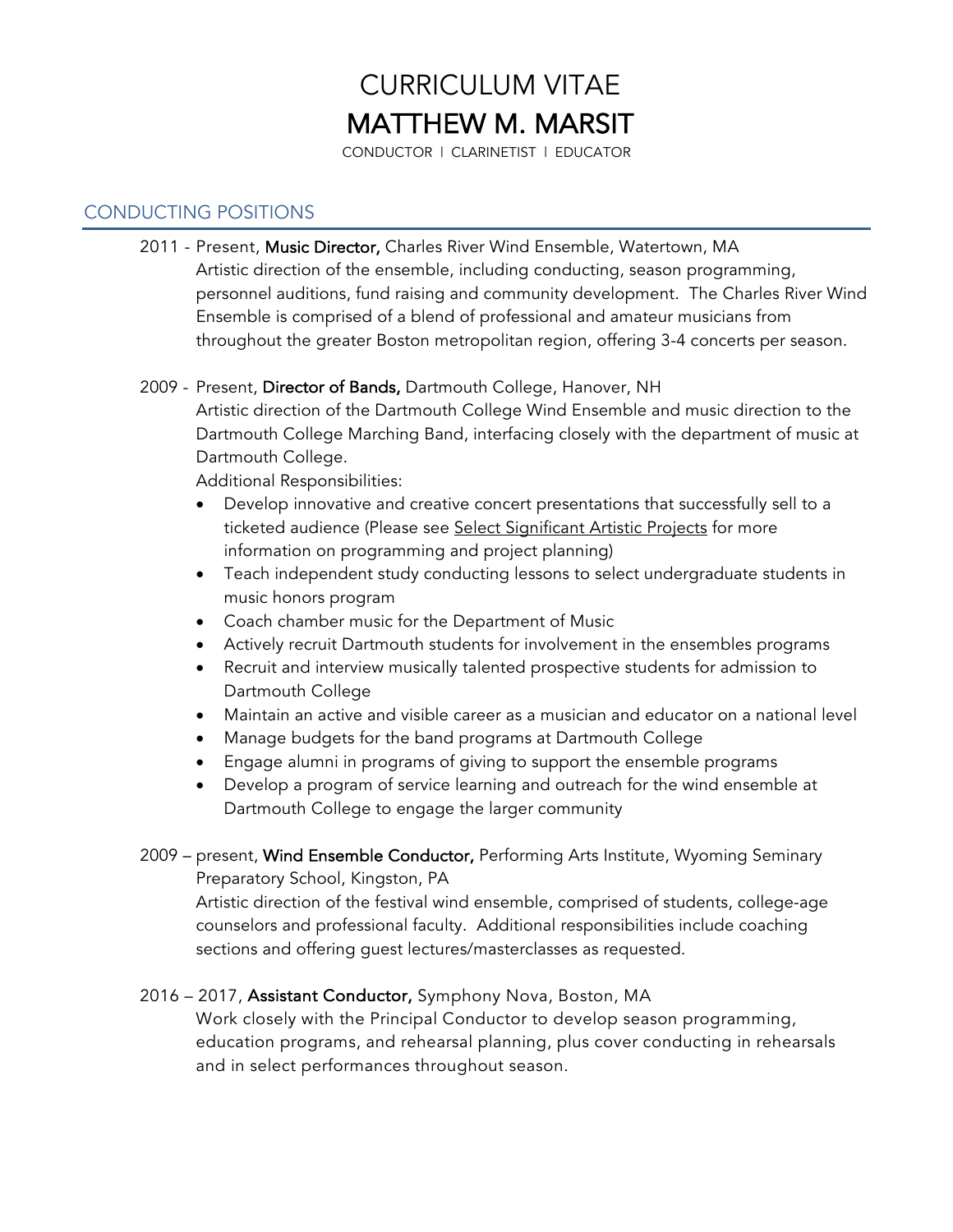- 2015 2016 (Summers), Staff Conductor, Eastern US Music Camp, Colgate University, Hamilton, NY Artistic direction and training of the Symphonic Band and Wind Ensemble, as well as coaching and preparation of various woodwind chamber ensembles for two weeks of this four-week program that serves approximately 150 high school-aged musicians.
- 2015 Fall Academic Term Only, Visiting Assistant Professor, Interim Director of Bands and Graduate Wind Conducting Faculty, Ithaca College School of Music, Ithaca, NY Artistic direction of Ithaca College Wind Ensemble, instruction of 4 graduate wind conducting candidates, as well as graduate conducting seminar and a graduate course in Wind Literature and Performance Practice.
- 2014 2016, Artist-in-Residence in Winds, Williams College, Williamstown, MA Artistic direction of the Williams College Wind Ensemble, including season programming, personnel recruitment and auditions, and audience development.
- 2007 2009, Assistant Director of Wind Ensembles, Cornell University, Ithaca, NY Artistic direction of the Cornell University Wind Symphony, music advisor to the Cornell Big Red Marching Band and assistant conductor to the CU Wind Ensemble. CU Wind Symphony was an auditioned ensemble of 65-70 musicians offering 4-6 concerts per academic year. CU Wind Ensemble was an auditioned ensemble of 45 musicians offering 8-10 concerts per academic year. Additional Responsibilities:
	- Coach chamber music for the Department of Music
	- Actively recruit Cornell students for involvement in the ensembles programs
	- Recruit and interview musically talented prospective students and their families for admission to Cornell University
	- Maintain an active and visible career as a musician and educator on a national level
	- Manage the budget of the Cornell Wind Symphony and the Cornell Big Red Marching Band
	- Engage alumni in programs of giving to support the ensemble programs
	- Work in partnership with the Director of Wind Ensembles to develop and implement and international service learning and performance tour program
- 2004 2009, Staff/Rehearsal Conductor, Performing Arts Institute, Wyoming Seminary

Preparatory School, Kingston, PA

Responsibilities include preparing all orchestras that accompany the Institute Chorus and covering rehearsals in the absence of a guest conductor with either the Symphony Orchestra or Wind Ensemble, rehearsing and conducting faculty chamber ensembles and leading bi-weekly orchestral reading sessions with the Repertoire Reading Orchestra.

> **CURRICULUM VITAE** Matthew M. Marsit - - 2 -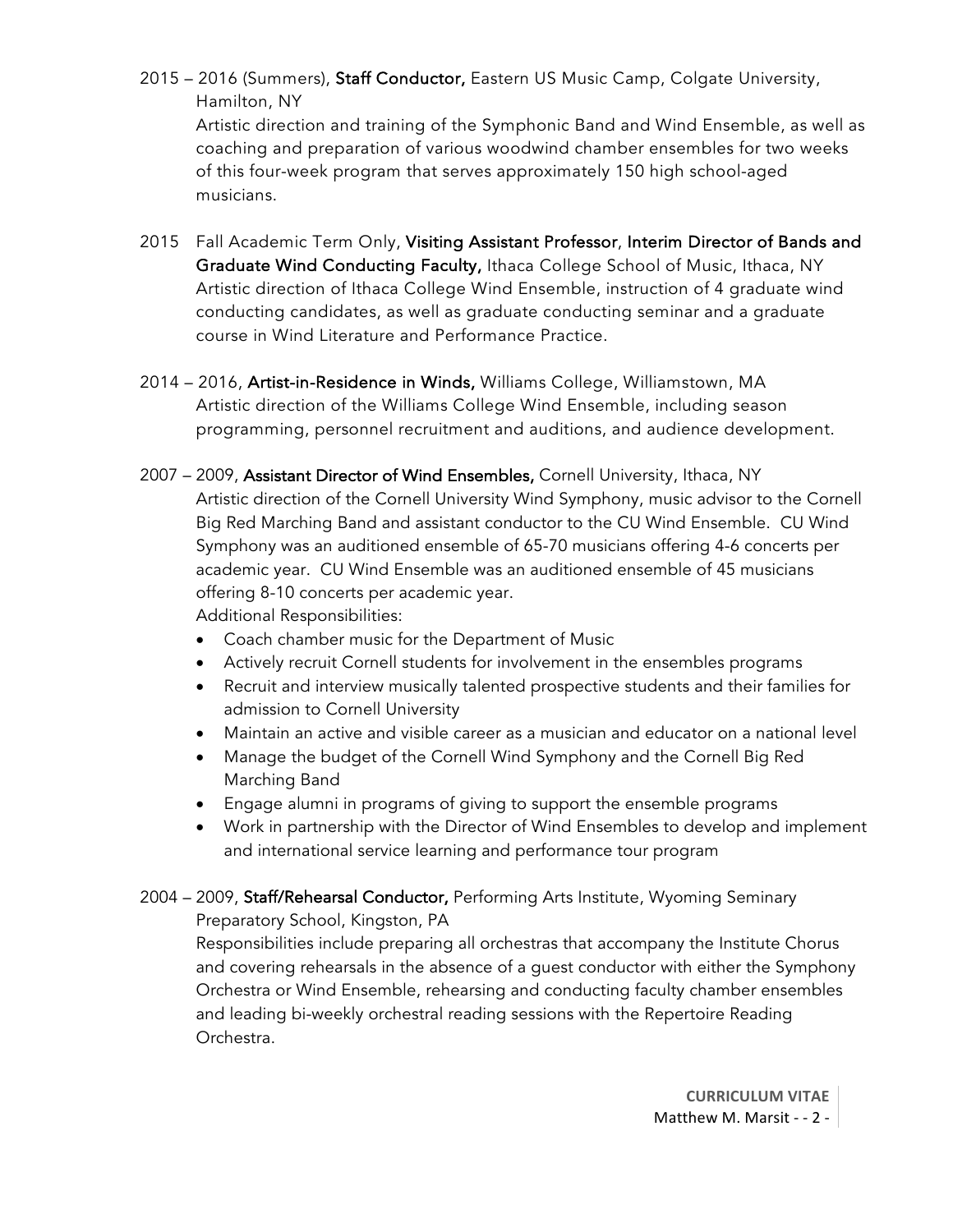## 2005 – 2007, Director of Bands, Drexel University, Philadelphia, PA

Responsibilities include direction of the Drexel University Concert Band and Pep Band, including managing concerns of recruitment, retention and audience engagement. This failing program began with fewer than 20 musicians offering two concerts per season, and by the end of my tenure enrolled more than 75 auditioned members, offering four or more concerts per year. While in this position I also established a chamber music program for Drexel University and launched the first Summer Bands program for the institution, both of which continue today under new direction.

- 2004 2006, Assistant Conductor, Chestnut Hill Community Orchestra, Chestnut Hill, PA Responsibilities included preparing all scores and parts and covering rehearsals in the absence of the artistic director, plus conducting the ensemble in 1-2 works per season.
- 2004 2006, Assistant Director of Instrumental Ensembles, Harriton HS, Rosemont, PA Responsibilities included direction of the Jazz Band and Music Theater Productions and coaching evening and weekend sectionals and rehearsals of the Symphony Orchestra and Concert Band.

## TEACHING and ADMINISTRATIVE EXPERIENCE

## 2013 - Present, Visiting Adjunct Professor

Dartmouth College, Dept. of Music, Hanover, NH Teach academic courses in the Department of Music at Dartmouth College. Courses have included *Advanced Independent Study Conducting (*Winter 2013*), Honors Thesis Advising – Conducting (*Spring 2013*), Masterpieces in Western Music* (Fall 2014, Spring 2016, Spring 2017, Spring 2018), *American Music* (Winter 2015), *Advanced Independent Study in Clarinet Technique and Pedagogy* (Summer 2017)

## 2012 - 2014, Clarinet Faculty

Plymouth State University, Plymouth, NH Teach private clarinet lessons to Plymouth State University students majoring in music education or performance

#### 2007 – 2009, Clarinet Instructor

 Cornell University, Ithaca, NY In addition to conducting responsibilities as Assistant Director of Wind Ensembles, teach clarinet lessons to 8-10 Cornell University students

> **CURRICULUM VITAE** Matthew M. Marsit - - 3 -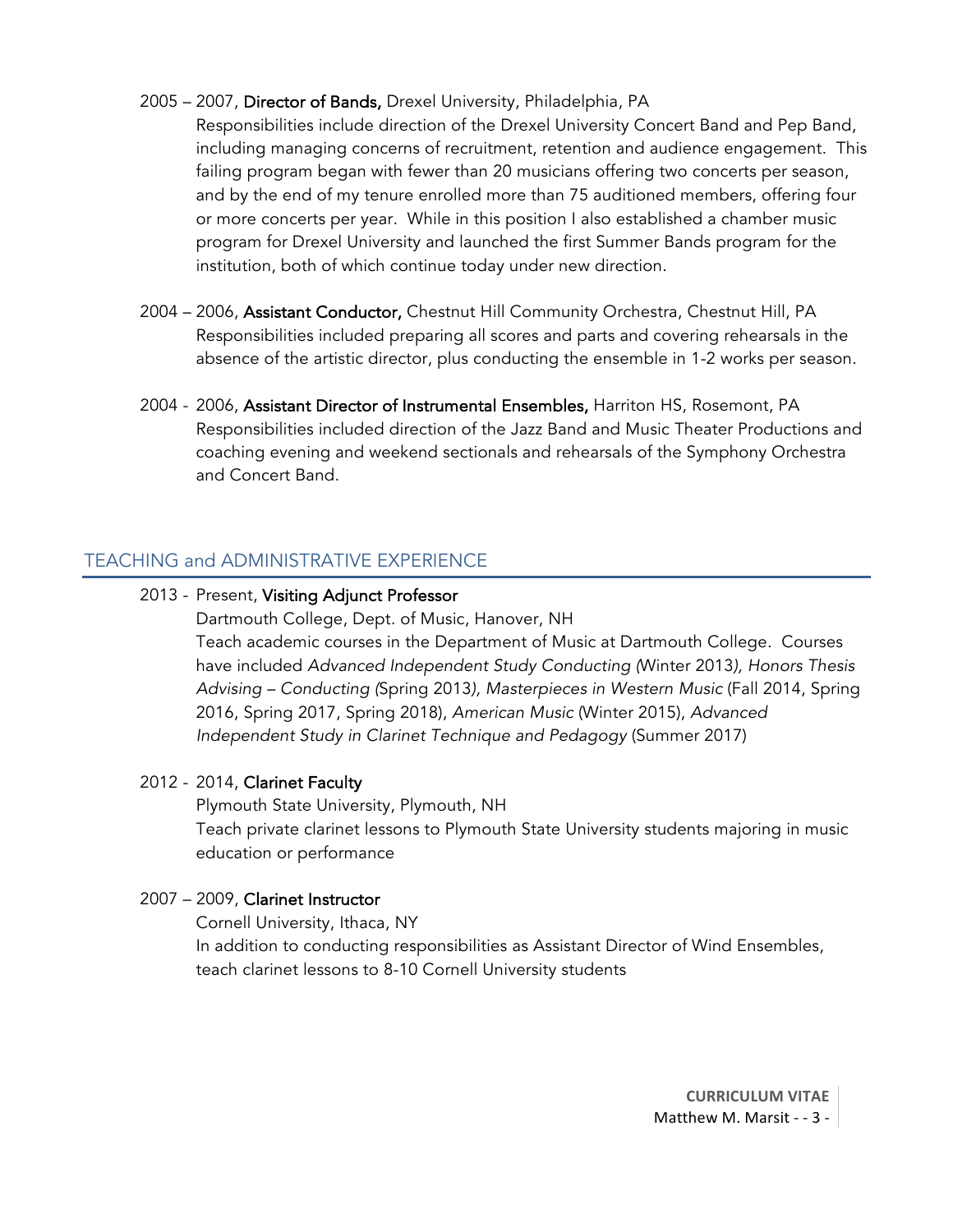## 2005 – 2007, Adjunct Clarinet Faculty and Chamber Music Coach

Drexel University, Philadelphia, PA

In addition to conducting responsibilities as Director of Bands, teach clarinet lessons to 4-5 Drexel University students. Develop, coordinate and implement a chamber music program to support the mission of the large performing ensembles of the University. By the end of my second year, more than 20 students were involved in chamber music at Drexel University.

## 2003 – 2011 (Summers) Dean of Students/Director of Residential Life

Wyoming Seminary School Summer Programs (Performing Arts Institute/English as a Second Language Institute and Summer Academic Programs), Kingston, PA Provide leadership to a staff of 40 counselors/interns and administer all matters of student life, both academic/musical and residential.

- Design and implement a one-week counselor/intern training program
- Complete housing assignments for all staff and students residing on campus
- Manage a team of 40 college-aged counselors/interns on daily classroom/rehearsal responsibilities, as well as evening dormitory duties
- Develop and manage work assignments and schedules for counselor/intern staff
- Handle matters of student health, academic/musical well-being and behavior
- Oversee the design and implementation of all weekday and weekend on- and off-campus activities
- Administer classroom support for teaching faculty, directors and conductors
- Recruit staff members of the counselor and intern positions
- Recruit students for the Performing Arts Institute

# GUEST CONDUCTING and PRESENTATION ENGAGEMENTS

## Massachusetts Central District All-State Senior Band Festival

*Guest Conductor,* Worchester, MA, January 2018

## Vermont District III All-State Band Festival

*Guest Conductor*, South Burlington, VT, November 2017

## Escuela de Artes Musicales Universidad de Costa Rica

Guest Instructor, Conducting Masterclass, San Jose, Costa Rica, March 2017

## Instituto Nacional de Música de Costa Rica

Guest Instructor, Conducting Masterclass, San Jose, Costa Rica, March 2017

**CURRICULUM VITAE** Matthew M. Marsit - - 4 -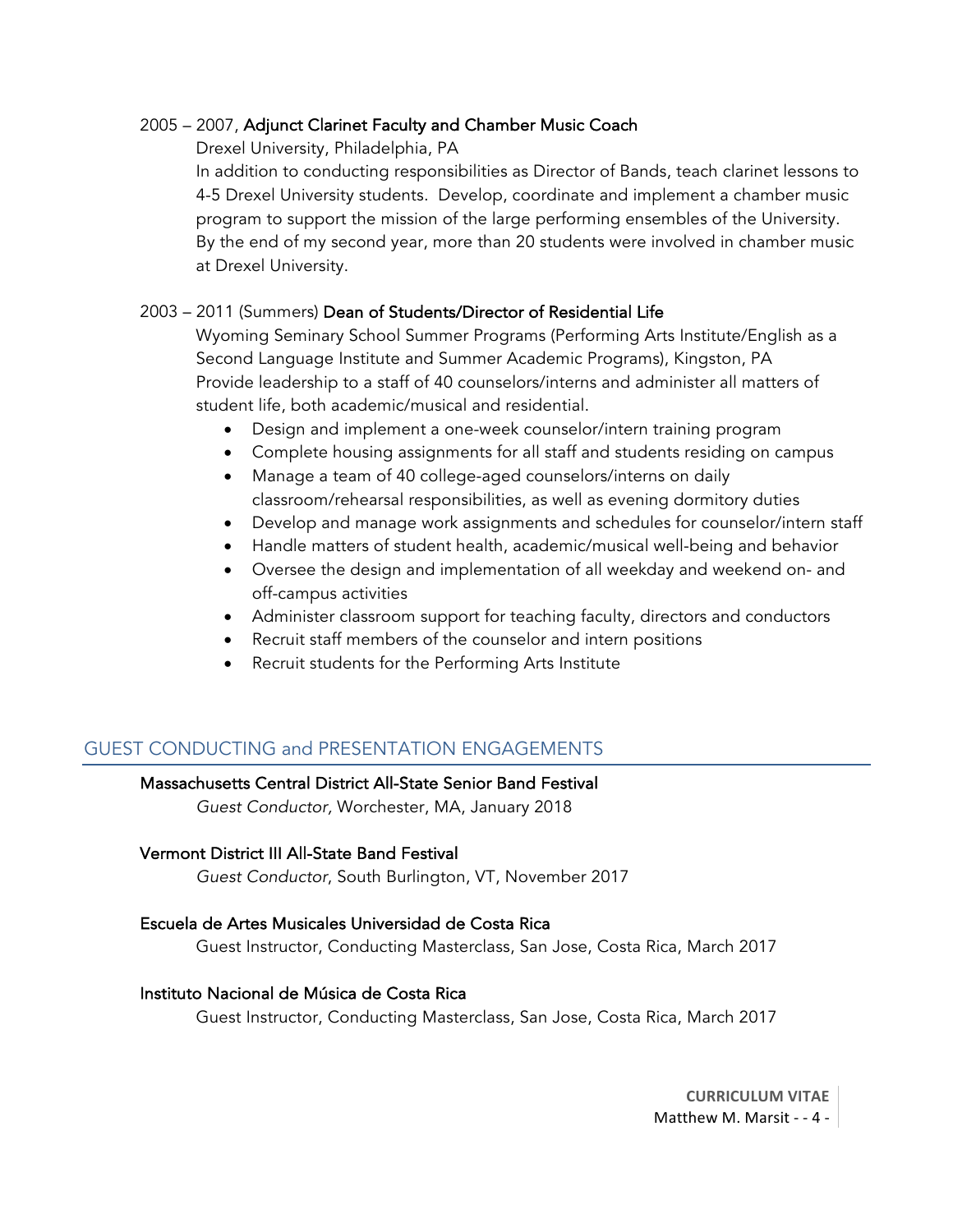#### Granite State Invitational Band Festival

*Guest Conductor,* Wynnewood High School, Wynnewood, NH, January 2016

#### New England Band Director's Institute

 *Rehearsal Lab – Rehearsal Techniques for the Band Director,* June 2015 Plymouth State University, Plymouth, NH

#### US Army Ground Forces Band

 *Guest Conductor* – Masterworks Series, Music of Hindemith, Respighi and Saint-Saëns Captain Dae Kim, commander and conductor; Fort Bragg, NC, April 2015

#### New Hampshire Music Educator's Association Large Ensemble Festival

*Guest Adjudicator,* Plymouth, NH, March 2015

#### Massachusetts Western District All-State Senior Band Festival

*Guest Conductor,* Amherst, MA, January 2015

#### New England Band Director's Institute

*Shortcut Techniques for Clarinet Practice on a Busy Schedule* and *Essential Clarinet Topics for the Band Director* Presentation/Demonstration Sessions, June 2014

#### New Hampshire Music Educator's Association State Conference

 *New Ideas for Old Techniques - Building Better Ensemble Musicians* Presentation/Demonstration Session, April 2014

#### Vermont Music Educator's Association Band Festival

*Guest Adjudicator,* Burlington, VT, March 2013

#### Colorado State University-Pueblo Festival of Winds

 *Featured Guest Conductor,* Pueblo, CO, February 2013 *Conducting Clinician* for High School directors participating in the festival

#### NYSMA Regional All-State Festival Band

*Guest Conductor,* Columbia High School, East Greenbush, NY, January 2012

#### The Boston Conservatory Opera Division

*Assistant Conductor,* Boston, MA, Spring 2011 and 2012, productions including *Hansel und Gretel*, *L'Heure Espagnol, L'Enfant et les Sortileges,* and *Don Giovanni*

#### The Boston Conservatory Wind Ensemble

*Guest Conductor* for the *Gunther Schuller at 86* Festival, Boston, MA, December 2011

**CURRICULUM VITAE** Matthew M. Marsit - - 5 -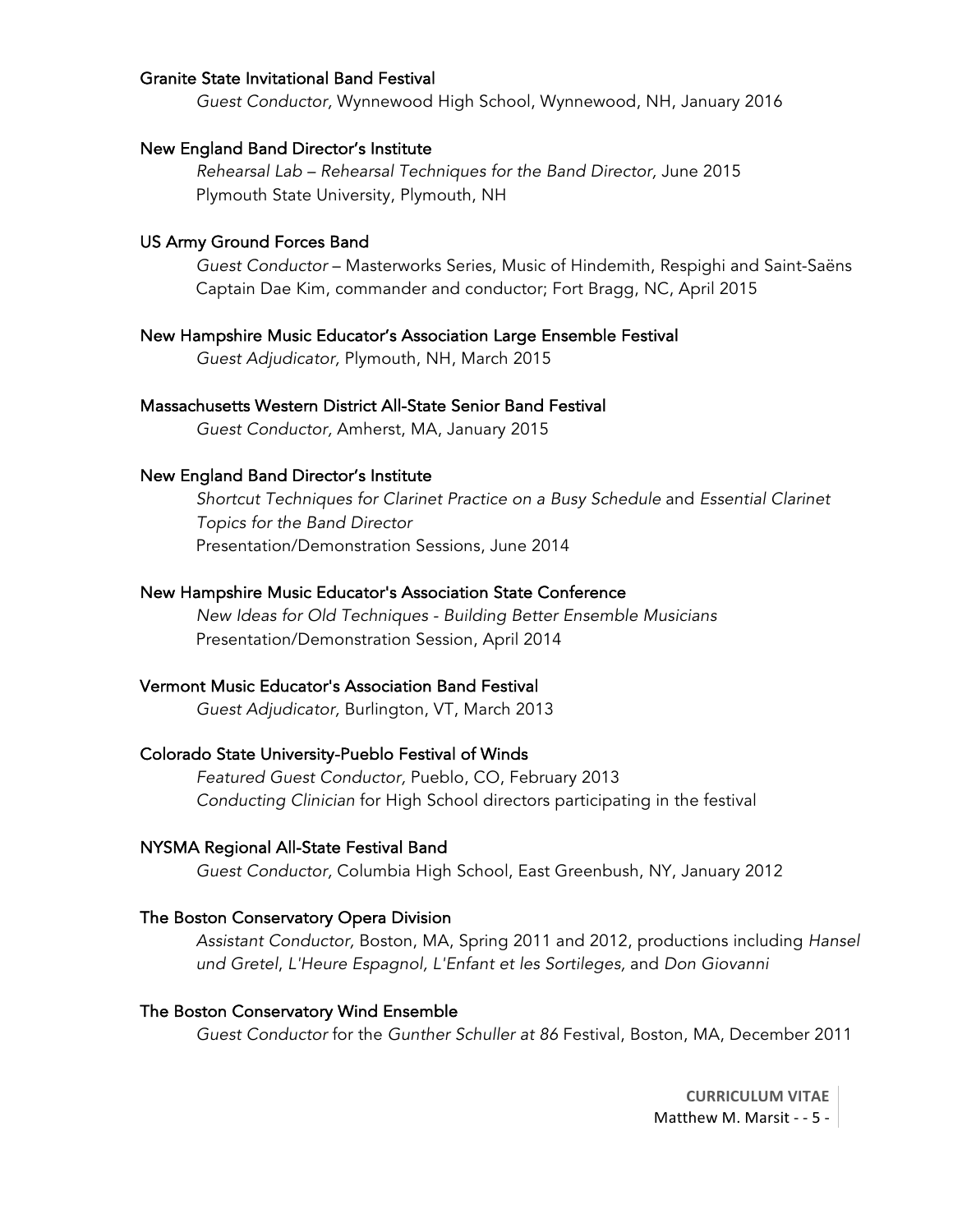#### The Boston Conservatory Symphony Orchestra

*Guest Conductor,* Haydn *Symphony No. 102,* Stravinsky *Suite-L'Histoire du Soldat,*  Tchaikovsky *Romeo and Juliet Fantasy-Overture,* and Strauss *Der Rosenkavalier Suite,*  2011-12 Season; Beethoven *Symphony No. 5* and Menotti *Old Maid and the Thief*  (concert production), Gershwin *Rhapsody in Blue,* Boston, MA, 2010-11 Season

#### Longy School of Music

*Guest Conductor,* Young Composers' New Music Series, Boston, MA, November 2011

#### The Longwood Symphony,

*Guest Conductor,* Wind/Brass Sectional Coaching, Boston, MA, April 2011

#### West Point Band, The United States Military Academy

 *Recording Producer* - *Harvest*, West Point, NY, February and March 2010 In partnership with the artistic staff of the USMA West Point Band, Lt. Col. Timothy Holtan, composer John Mackey and soloist Joseph Alessi, assist in the production of the recording *Harvest,* watching score and providing live feedback to the conductor, ensemble and recording engineer throughout the process.

#### Howard County Solo and Ensemble Festival

*Guest Conductor,* Marriotts Ridge High School, MD, January 2009 and January 2010

#### Altoona Tri-County Honors Orchestra

*Guest Conductor,* Altoona School District, Altoona, PA, April 2008

#### Marywood University Junior Honors String Orchestra

*Guest Conductor,* Marywood University, Scranton, PA, January 2007 and February 2008

#### Western Burlington County Honors String Orchestra

*Guest Conductor,* Moorestown, NJ, March 2006

#### **EDUCATION**

- 2012 Master of Music, Boston Conservatory, Boston, MA Major: Orchestral Conducting, Bruce Hangen, instructor Additional focus in opera conducting, Andrew Altenbach, instructor
- 2003 Bachelors of Music, Temple University, Philadelphia, PA Major: Music Education (s*umma cum laude)*, Clarinet Performance Concentration Ronald Rueben and Anthony Gigliotti, clarinet instructors. Additional studies in conducting: Luis Biava and Arthur Chodoroff

**CURRICULUM VITAE** Matthew M. Marsit - - 6 -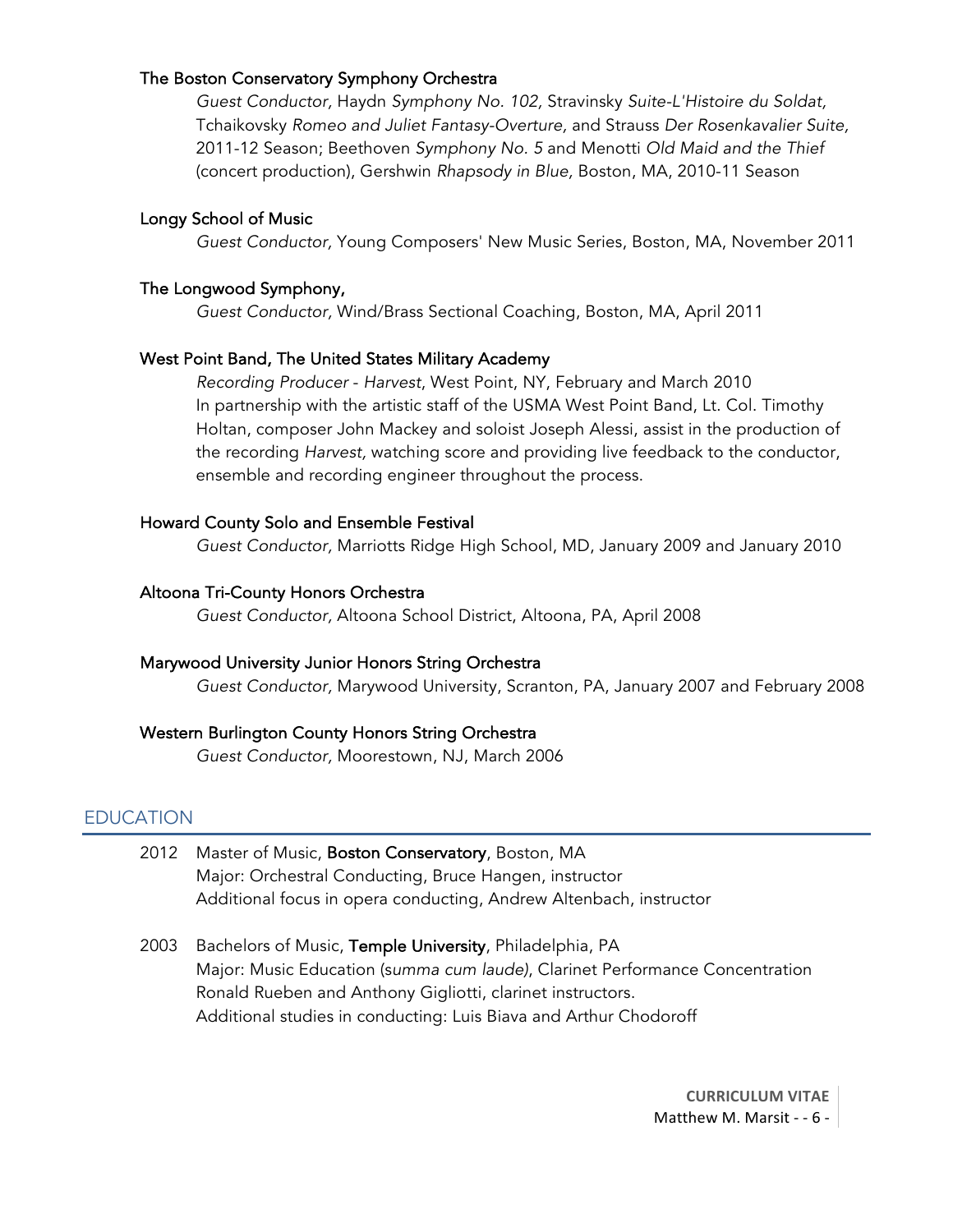## Charles River Wind Ensemble

Concerto Soloist on Scott McAllister's *Black Dog*, March 2018

## Taylor Community Chamber Music Series

With Jacob Factor (horn) and Gregory Hayes (piano), Laconia, NH, September 2016

## Chamberworks Series @ Dartmouth, Brahms' Chamber Music for Clarinet

 With Sally Pinkas (piano) and Emily Taubl (cello), Hanover, NH, October 2015 Repertoire including Brahms' Sonatas, Op. 120 and Clarinet Trio, Op. 114 Performances at Williams College, Southern New Hampshire University and Dartmouth College

## Taylor Community Chamber Music Series

With Nicholas Graham and Scott Smedinghoff (piano), Laconia, NH, June 2015 Repertoire including Siegmeister's *Prelude, Blues and Finale,* Scott McAllister's *Freebirds* and Mendelssohn's *Konzertstück No. 2, Op. 114.*

## Chamberworks Series @ Dartmouth, Clarinet Chamber Music of the 20<sup>th</sup> Century

 With Spencer Topel (violin), Emily Taubl (cello), and Scott Smedingoff (piano), January 2015

Repertoire including Stravinsky's *Three Pieces for Clarinet Solo,* Bartok's *Contrasts,* and Messiaen's *Quartour por la fin du Temps.*

## Keene State University

Concerto Soloist on Scott McAllister's *Black Dog,* October 2013

## Opera Providence

Substitute Principal Clarinet, *Pirates of Penzance,* June 2013

## Boston Museum of Fine Arts Solo Recital

 *Music for Clarinet and Piano,* Boston, Massachusetts, June 2013 Partnered with a special lecture on a gallery of artwork from the New Hampshire White Mountain Hotels, performance included modern realizations of the music commonly heard through the early part of the 20th century in these venues.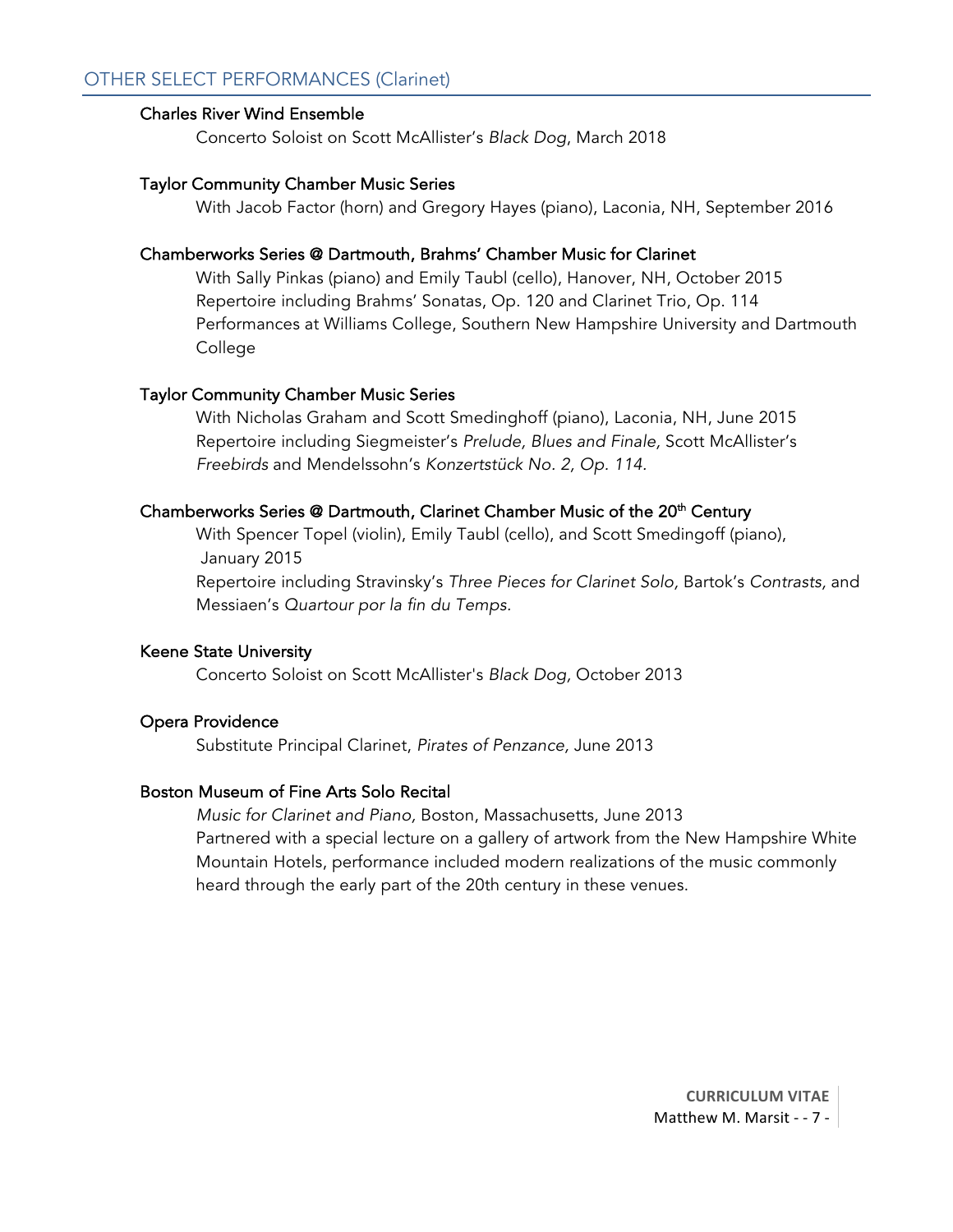#### Trio Veritas Recital Series

 *Featured Guest Performer,* New Hampshire, September 2012 Trio Veritas is a professional piano trio based in Plymouth, New Hampshire. A performance series to premiere a new Clarinet Quartet by Romeo Meloni and included performances of Kenneth Benshoof's *A Whimsicle Solution,* Jonathan Santore's *Sonata for Eb Clarinet,* and Johannes Brahm's *Clarinet Trio.*

#### Opera North Orchestra

*Principal Clarinet*, Mozart *Requiem,* Walton *Belshazzar's Feast,* Kodaly *Missa Brevis* Hopkins Center for the Arts, Hanover, NH, Spring 2010, 2011 and 2012

#### Solo Recital

*Music Concrete and Video Works for Clarinet by Thomas Miller* Dartmouth College New Music Festival, Spring 2010

#### Handel Society of Dartmouth College

*Guest Soloist*, Steven Samitz *Music's Music*, December 2009

#### Solo Recital

"*Mostly French" for Clarinet* (Messiaen, *Quartuor pour la Fin du Temps,* Debussy *Premiere Rhapsody* and Bartok *Contrasts for Clarinet, Violin and Piano*) Cornell University, April 2009

#### Cornell Contemporary Chamber Players (CCCP)

Eric Nathan's *Onement,* Cornell University, Ithaca, NY, February 2009 CCCP is a professional contemporary ensemble assembled to perform the works of DMA composition students of Cornell University

#### Ensemble X

Contemporary Chamber Ensemble (Stravinsky, *Ebony Concerto,* section clarinet and tenor saxophone), Cornell University, Ithaca, NY, November 2008

#### Performing Arts Institute at Wyoming Seminary

Concerto Soloist on Scott McAlister's *Blackdog*, August 2008

#### Solo Recital

20th Century Works for Clarinet (Stravinsky *Three Pieces for Clarinet Solo*, Suttermeister *Capriccio for Solo Clarinet*, Cahuzac *Arelequin*, Gould *Derivations for Clarinet and Band*), *Midday Music at Lincoln* Series, Cornell University, March 2008

#### Chamber Recital

Clarinet Chamber Music of Johannes Brahms Drexel University and University of Pennsylvania, Philadelphia, PA, March 2007

> **CURRICULUM VITAE** Matthew M. Marsit - - 8 -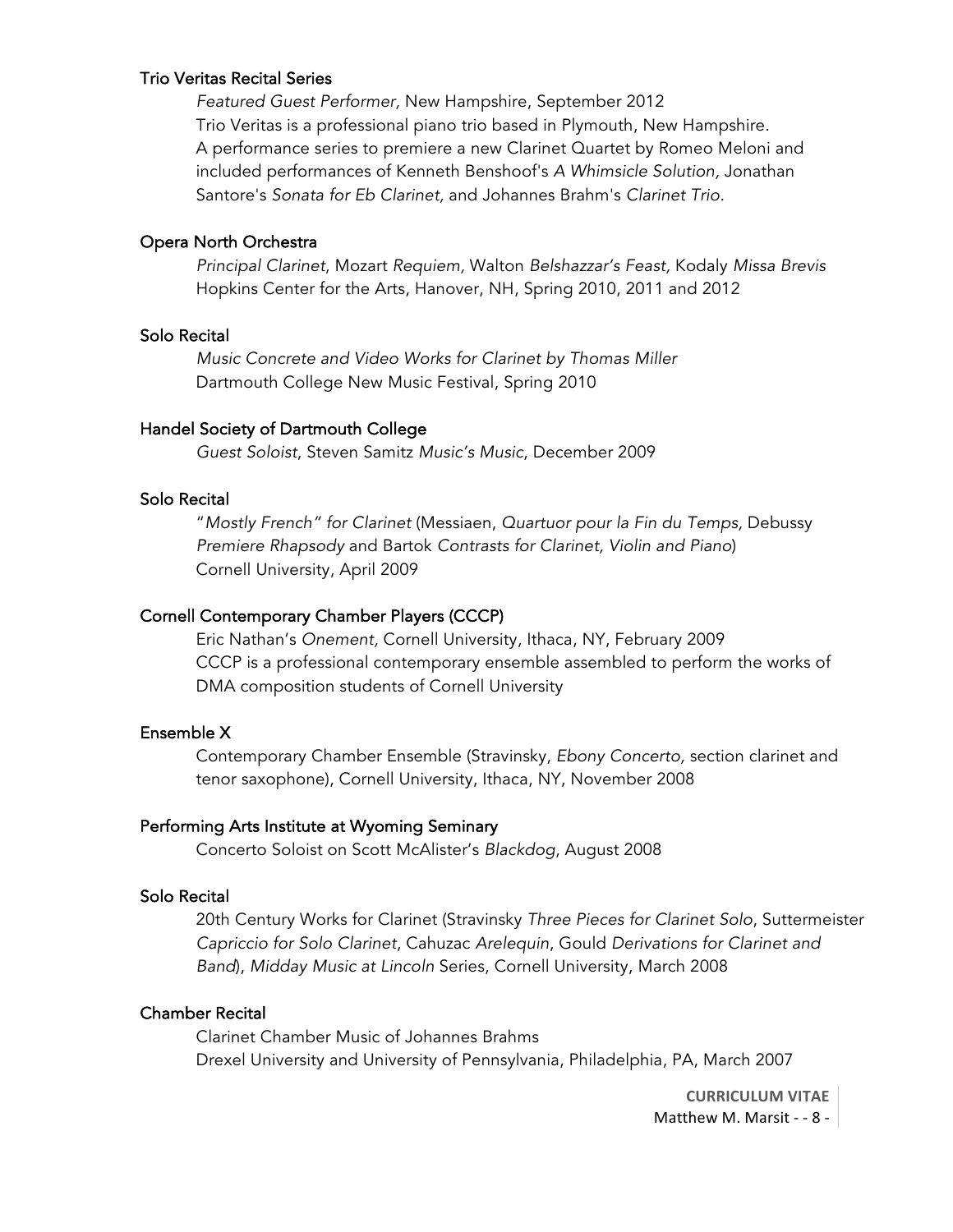#### Fairmont Chamber Orchestra

*Principal Clarinet*, Philadelphia, PA, 2006-2007

#### Drexel University Symphony Orchestra

*Concerto Soloist*, Mozart *Clarinet Concerto*, Philadelphia, PA, May 2006

## Chamber Orchestra of Philadelphia *Substitute Clarinet*, Philadelphia, PA, May 2005

## Chestnut Hill Community Orchestra *Concerto Soloist*, Weber *Clarinet Concerto No. 1*, Chestnut Hill, PA, April 2005

#### **CERTIFICATIONS**

## 2004 Orff Schulwerk Level I Certification University of Massachusetts, Amherst, MA. Penny Mahoney and Liz Gilpatrick, course instructors

2003 Pennsylvania Public School Teaching License - Music K-12

## 2002 GIML Early Childhood Music Level I Certification Temple University, Philadelphia, PA. Dr. Allison Reynolds and Dr. Beth Bolton course instructors

## WORKSHOPS/MASTERCLASSES

- 2012 Accademia Musicale Chigiana Orchestral Conducting Course *Active Participant,* Chigiana Academy, Siena, Italy, Gianluigi Gelmetti, instructor
- 2009 Frederick Fennell Memorial Conducting Symposium *Conducting Fellow*, College Park, MD, Mark Scatterday, Don Hunsberger and Michael Votta, clinicians
- 2009 Rhode Island College: Band Conductors Workshop *Principal Conductor,* Providence, RI, Anthony Maiello, clinician
- 2008 The Art of Wind Conducting H. Robert Reynolds, Duquesne University, Pittsburgh, PA
- 2007 Masterclass with the Shanghai Quartet Performer, Brahms Trio for Clarinet, Cello and Piano in A Minor, Op. 114

**CURRICULUM VITAE** Matthew M. Marsit - - 9 -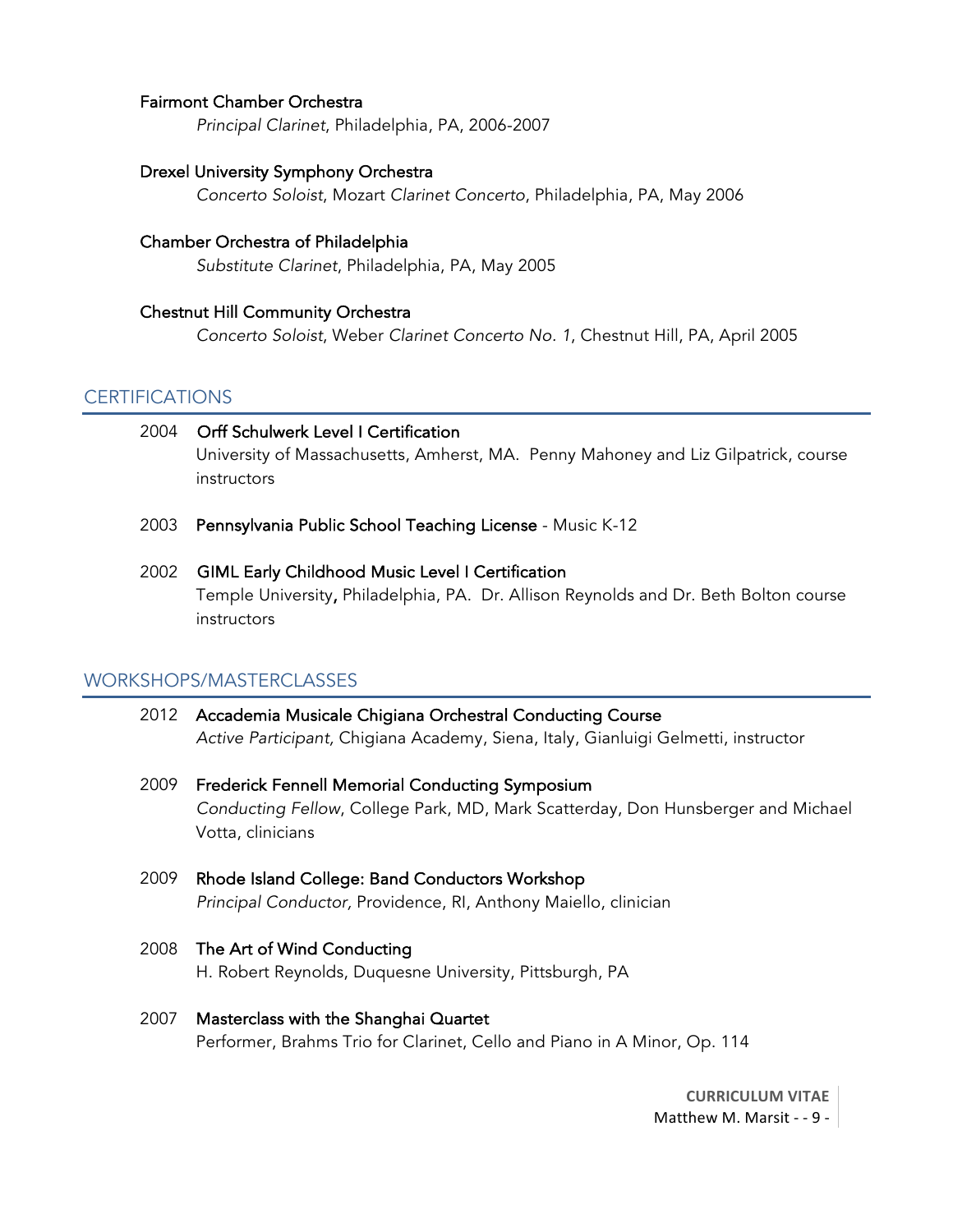## 2007 Rhode Island College: Band Conductors Workshop

*Principal Conductor*, Providence, RI. Larry Rachleff, clinician

#### AWARDS

#### Grant to Develop Community Outreach and Engagement Projects

Hopkins Center for the Arts, Dartmouth College, Hanover, NH, June 2014

## President's Grant to Support Wind Band Music Advancement

Dartmouth College, Hanover, NH, July 2012

#### President's Award for Outstanding Service

Wyoming Seminary, Kingston, PA, August 2009

## Francis Hutton Memorial Award for Academic and Musical Excellence Temple University, Philadelphia, PA, May 2003

## Presidential Scholars Award

Temple University, Philadelphia, PA, April 2003

# Willard E. Gladfelter Outstanding Musicianship and Academics Award

Temple University, Philadelphia, PA, May 2002

## COMMISSIONS AND PREMIERES

## Kevin Krumenauer, *For Scott*

*A Memorial Tribute to Scott Smedinghoff* Commissioned and scheduled for premiere by the Dartmouth College Wind Ensemble, May 2018

#### Oliver Caplan, *Krummholz Variations*

Consortium commission, New England premiere by the Dartmouth College Wind Ensemble, January 2017

#### Louis Andriessen, *Signs and Symbols*

Commissioned for premiere by the Williams College Wind Ensemble, May 2016

#### Zachary Wadsworth, *Spirals*

Commissioned for premiere by the Williams College Wind Ensemble, May 2016

#### Richard Marriott, *Metropolis Concerto for Violin and Wind Ensemble*

Commissioned and premiered by the Dartmouth College Wind Ensemble, May 2015

**CURRICULUM VITAE** Matthew M. Marsit - - 10 -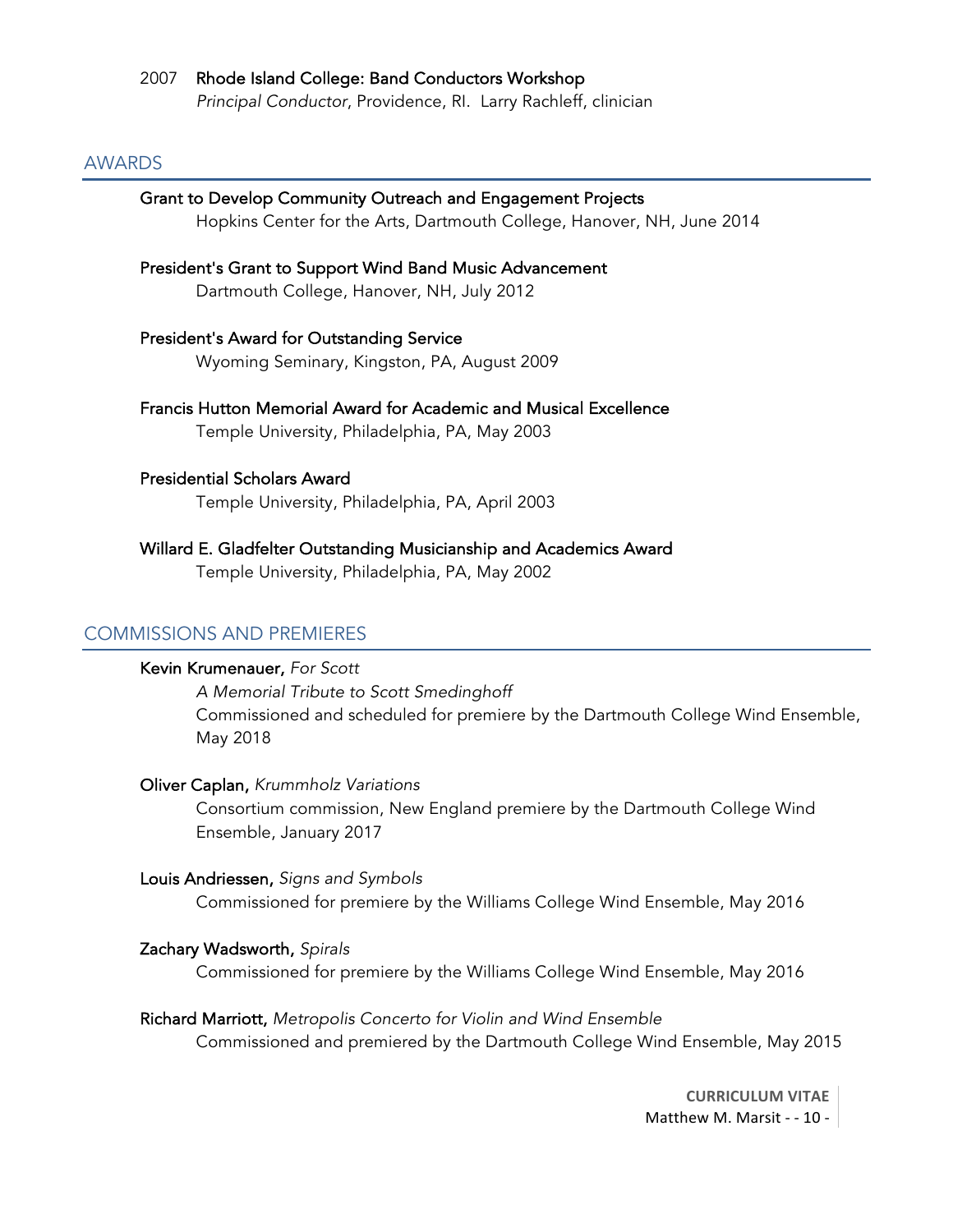Christopher Theofanidis, *Concerto for Marimba and Chamber Wind Ensemble* Consortium commission, premiered by the Dartmouth College Wind Ensemble, February 2014, Timothy Feeney, soloist

## Matthew Herman, *The Last Full Measure of Devotion*

Consortium commission, premiered by the Dartmouth College Wind Ensemble, October 2013

#### Spencer Topel, *Trans-Verse*

Commissioned and premiere by the Charles River Wind Ensemble, June 2013

 Christopher Marshall, *Glimpses of Love,* Cantata for Wind Ensemble and Chorus Commissioned and premiere by the Dartmouth College Wind Ensemble and Handel Society at Dartmouth College, February 2013

#### Edward Green, *Symphony for Band*

Consortium commission, premiered by the Dartmouth College Wind Ensemble, October 2012

#### Daniel Basford, *Partita in D* for Wind Ensemble

Premiered by the Dartmouth College Wind Ensemble, May 2012

Thomas Miller, *Silent Film Suite from Pandora's Box for Wind Ensemble and Electronics* Commissioned and premiered by the Dartmouth College Wind Ensemble, May 2010

#### Alex Wrotten, *Settle* for Wind Ensemble Commissioned and premiered by the Dartmouth College Wind Ensemble, May 2010

## SELECT SIGNIFICANT ARTISTIC PROJECTS

#### *Winds of Change: The History of the Wind Band in Performance*

With a goal of growing our audiences through increased awareness of the wind repertoire, this three-part concert series, accompanied by a six-part lecture series, was designed to help our audience understand the evolving role of the wind band in history, from the mid-point of the nineteenth century through today. Part one of the series is focused on groundbreaking works for winds spanning from approximately 1850-1950, including music by Wagner, Ponchielli, Holst, Stravinsky, Grainger and Hindemith. Part two of the series turns the clock back further, while focusing on the development of the chamber wind repertoire, including works by Mozart, Strauss, Stravinsky and a commission by Oliver Caplan. Part three of the series brings the audience from approximately 1950 to present day, with works by Schuman, Persichetti, Husa, Schwantner and Maslanka, November 2016 (part one), January 2017 (part two), and May 2017 (part three).

> **CURRICULUM VITAE** Matthew M. Marsit - - 11 -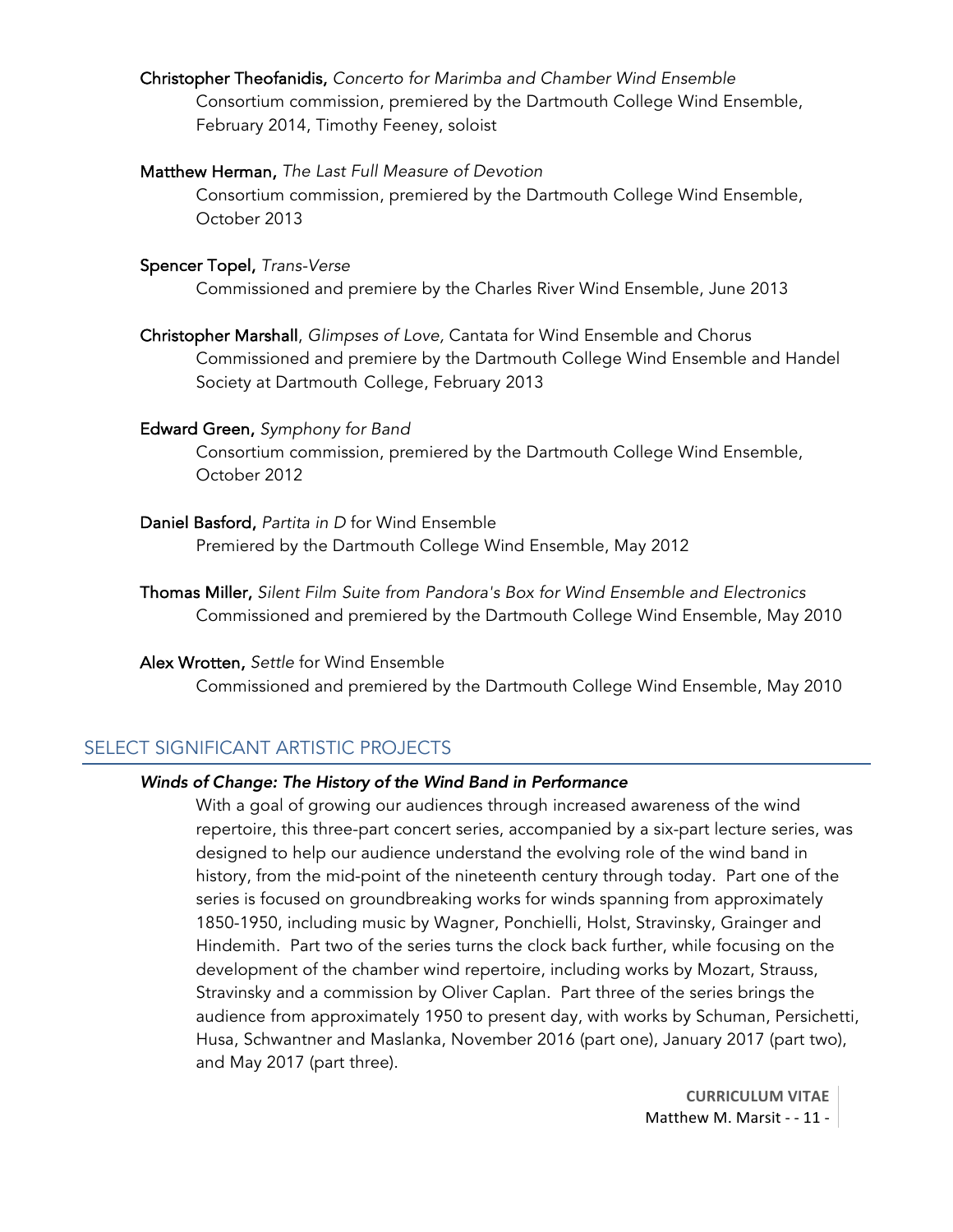#### *Costa Rica Service and Performance Tour with the Dartmouth College Wind Ensemble*

Working in partnership with the National Institute for Music, the University of Costa Rica and the Costa Rican SiNEM Programs, the DCWE traveled for nine days in 2014 to Costa Rica on its first ever international tour to offering six performances as well as instrumental workshops at three institutions. Through collections made by the students of the wind ensemble, we brought donations of sheet music for the ensembles of the National Institute for Music and offer a special concert at the request of the US Embassy in Costa Rica to benefit students in Costa Rica who wish to study in American universities. This project was paid for by a grant money awarded to the Dartmouth College Wind Ensemble by the administration of Dartmouth College, the Dartmouth Class of 1957 and the Hopkins Center, in recognition for our outstanding service work in music. Following the outstanding success of this first experience, the DCWE was invited by the University of Costa Rica in March of 2017 to continue and expand upon its service mission in more regions of the country. This second trip was slightly larger in scope, lasting 11 days, offering nine performances as well as workshops in three institutions, and included Matthew Marsit offering conducting masterclasses for students at the University of Costa Rica as well as the National Institute for Music, March 2014 and 2017.

#### *The Music of David Maslanka*

In partnership with the Dartmouth College Music Department, the Dartmouth College Wind Ensemble will host a six-day residency with internationally recognized composer, David Maslanka, in preparation for a concert of his music, including *In Memoriam, Concerto for Alto Saxophone and Wind Ensemble, and Symphony No. 8.* While in residence at Dartmouth College, David will offer guest lectures in several music courses, take part in *Meet the Composer* session with various departments from through the college including Philosophy and Religion Studies, teach private lessons to graduate composition students, coach and prepare the Dartmouth College Wind Ensemble and our saxophone soloist, and offer a pre-concert lecture for our audience, February 2016.

#### *Play On! Shakespeare and Music*

In collaboration with the *Rude Mechanicals,* Dartmouth College's student-run Shakespeare troop, developed and presented a 45-minute concert-style performance of scenes from a variety of Shakespeare's plays, utilizing excerpted music from three British composer, each former music directors of the Royal Shakespeare Company in Stratford-on-Avon, UK. Performance was offered twice; once as the first half of an evening concert performance, along with Schoenberg's *Theme and Variations* and Zaninelli's *Symphony for Winds and Percussion*, and again as a special presentation for 600 middle and high school students throughout the local region who are studying the works of Shakespeare in their classrooms, October 2014.

> **CURRICULUM VITAE** Matthew M. Marsit - - 12 -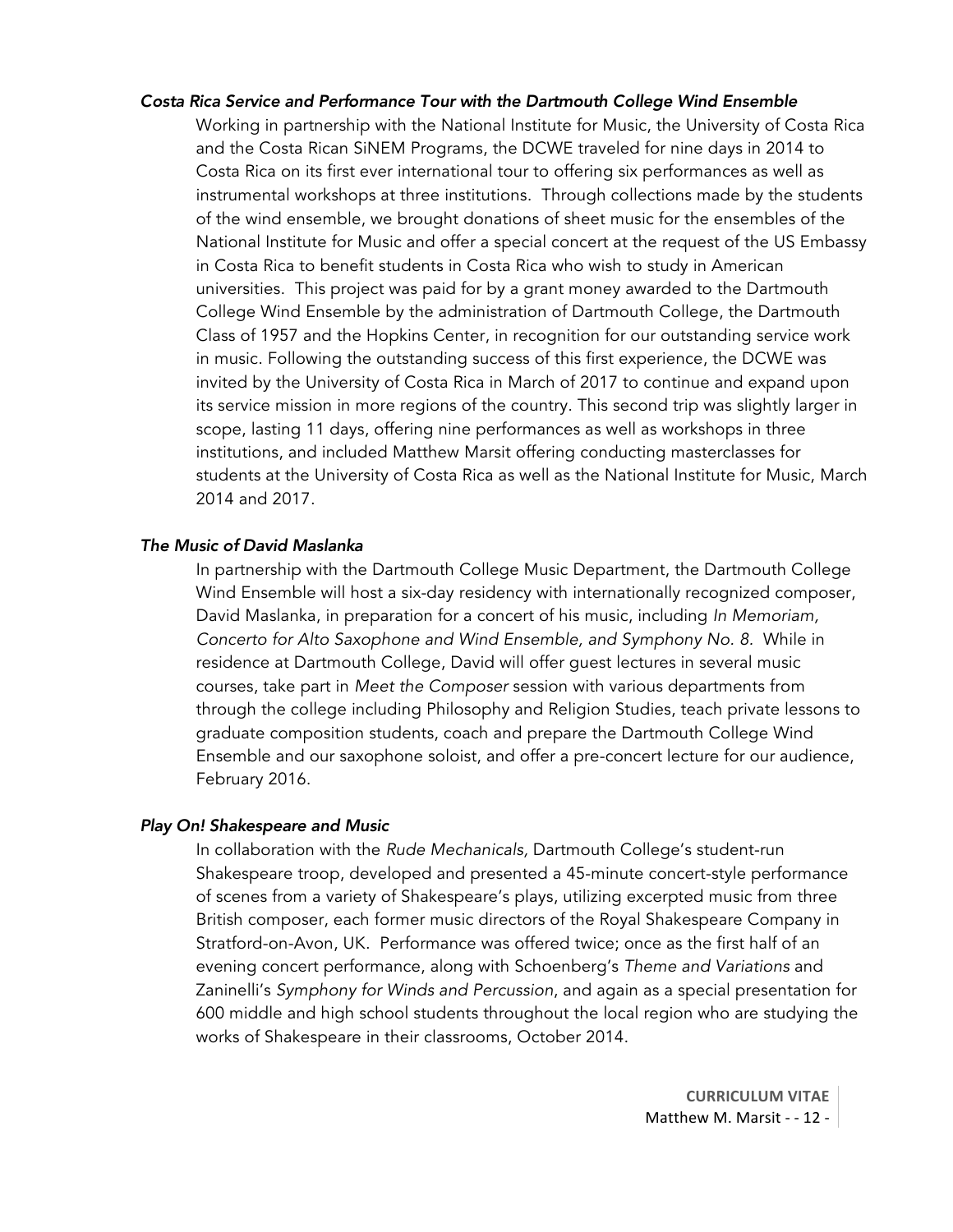#### *Electro-Acoustic Wind Ensemble*

A concert designed to introduce the conservative audiences of the Upper Valley Region of New Hampshire/Vermont to modern wind ensemble repertoire. In addition to electro-acoustic elements provided by the composers, we expanded the instrumentation of the ensemble to include non-standard wind ensemble instruments, including electric guitar, amplified violin and electric keyboards. LED-projection lighting was installed throughout the performance space and a light show designed to replicate the aural synesthetic effect (color visualization associated with keyality), to enhance one major work of the concert. Additionally, I designed an audience participatory smartphone light show to accompany the performance of the piece *Mothership*, by Mason Bates, in concert with the LED-projection up lighting throughout the concert hall. Complete repertoire included David Maslanka's *Mother Earth, A Fanfare,* Karel Husa's *Al Fresco,* Christopher Theofanidis' *Marimba Concerto with Wind Sinfonietta* (New England Premiere), Steven Bryant's *Ecstatic Waters* and Mason Bates, *Mothership, February 2014.*

#### *Youth Winds Program: Dartmouth Youth Wind Ensemble*

Open to students in grades 6-8, this 6-week program is focused on advancing performing skills and confidence in young, developing musicians through the exploration and performance of carefully selected, level-appropriate music for a sideby-side wind ensemble comprised of local regional students and select members of the Dartmouth College Wind Ensemble, Winter 2013 - present. More information available at www.dartmouthwinds.com.

#### *Rock 'n' Winds: A Media-Rich Live Concert Experience*

Focusing on the value of the live music experience, this concert was designed to incorporate traditional music for wind ensemble, along with music inspired by rock and roll and pop genres in a presentation similar to that of a live rock or pop concert. Performance included 17' IMAG utilizing three video inputs, pre-recorded as well as live video, robotic light canons and surround sound enhancements, as well as a special collaboration with TiltFactor, video game design studio at Dartmouth College to develop a game to interact with live sound and be played while music is performed by the ensemble. In addition to conducting the wind ensemble and designing all enhanced media, I also performed as soloist in Scott McAllister's *Black Dog* for clarinet and wind ensemble, lead by one of my senior conducting students. Complete repertoire included Eric Nathan's *Fanfare for Wind Ensemble,* Gustav Holst *First Suite in Eb,* Eric Whitacre's *Sleep,* John Mackey's *Asphalt Cocktail,* Scott McAllister's *Black Dog,*  and Arturo Marquez's *Danzón No. 2,* May 2013.